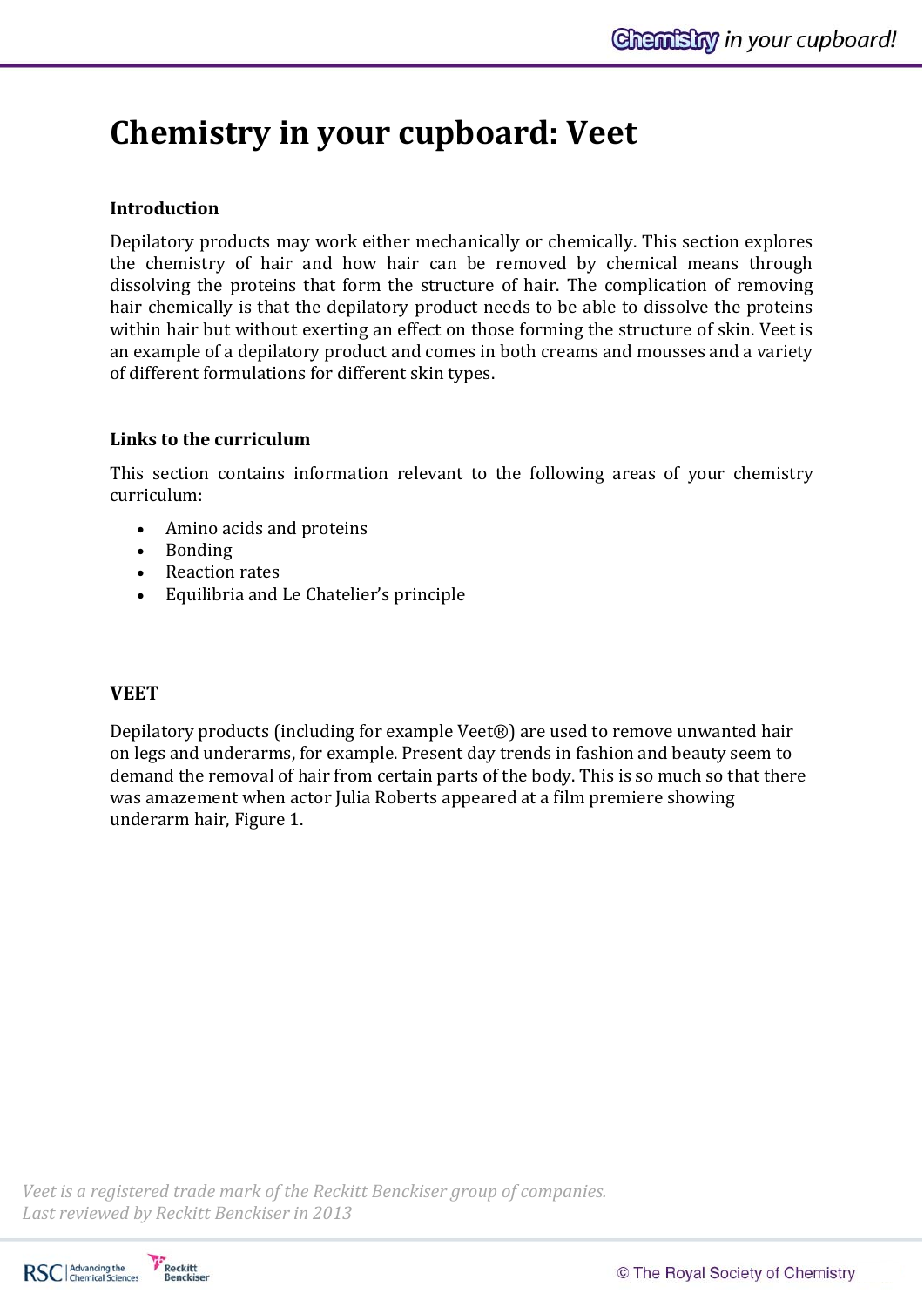

Figure 1: Julia Roberts at the premiere of the film Notting Hill. Her display of underarm hair caused  $much$  **comment.** © Tony Kyriacou / Rex Features (304660G)

There are different opinions about hair removal, but there is a demand for depilatory products from many women and an increasing number of men. The most common method of hair removal is, of course, shaving. However, this leaves behind a sharp edge on the end of each hair. These sharp ends lie right at the surface of the skin. As soon as the hair starts growing (within hours), these sharp edges are exposed, producing stubble which is unsightly, rough and uncomfortable, Figure 2.



**Figure 2: Shaved hair (left) and hair after chemical removal (right)**

Here we look at chemical means of removing hair - these work at the surface of the skin to dissolve the protein that makes up hair, leaving rounded ends on the hair shaft, Figure 2. The result is a smoother feel for longer.

To understand how these hair proteins can be dissolved, we must first understand the chemical makeup of hair.

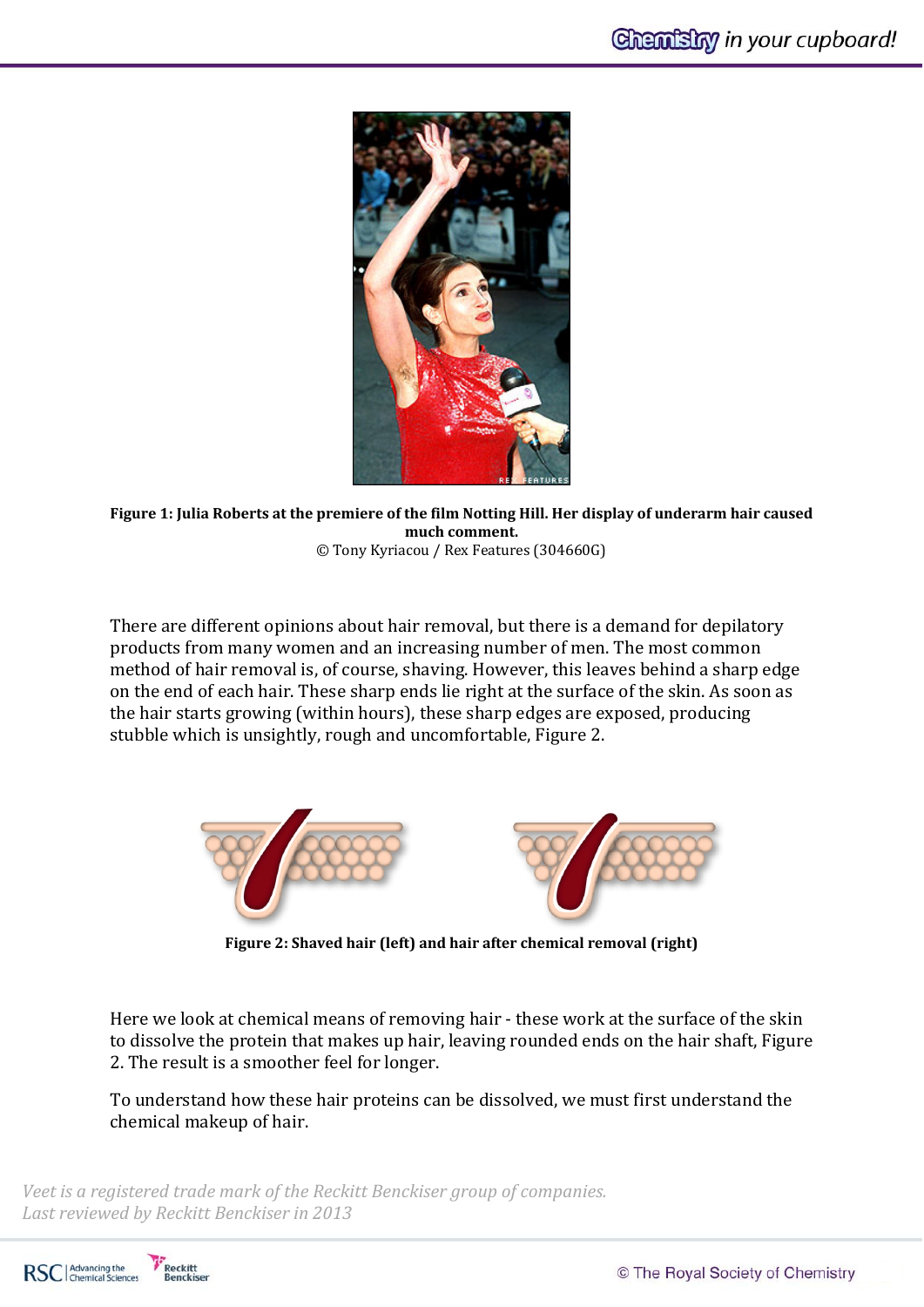## **The structure of hair (1 of 4) Amino acids, peptides and proteins**

Hair is largely made up of the protein keratin. Keratin is not a single compound but a family of related compounds. Like all proteins it is a poly-amino acid. There are 20 naturally-occurring amino acids found in living things. They all have the general formula



where the side chain, R, may be a variety of groups. They are called  $\alpha$ -amino acids (or 2 amino acids) to indicate that the -NH<sub>2</sub> group and the -COOH group are attached to the same carbon atom. In the simplest  $\alpha$ -amino acid, glycine (systematic name aminoethanoic acid),  $R = H$ .

Amino acids are bifunctional compounds - the carboxylic group is acidic and tends to lose a proton and the amino group is basic and tends to gain one. Because of this, amino acids exist as so-called **Zwitterions**,  $H_3NCH(R)COO$ . Although overall neutral zwitterions have ionic charges; this explains why amino acids are crystalline solids despite their relatively low molecular masses.

The 20 naturally-occurring amino acids can be examined in Figure 3.



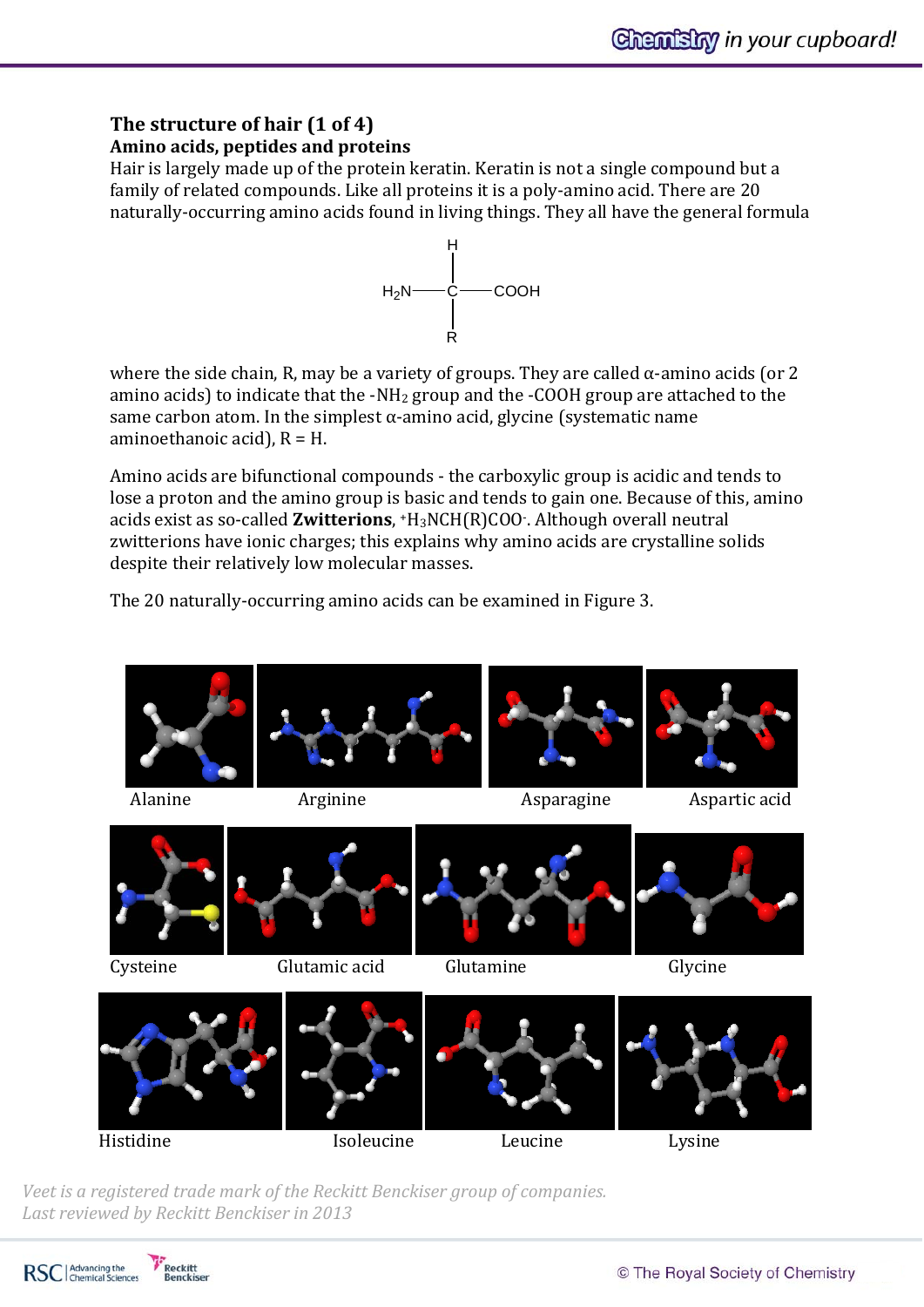

**Figure 3: 3D representations of the 20 naturally‐occurring amino acids**

In the 3D representations, carbon atoms are coloured grey, hydrogen white, oxygen red, nitrogen blue and sulfur yellow. You may find it helpful to make a model of these amino acids using a ball and stick modelling kit such as Molymod<sup> $m$ </sup>.

#### **Question 1**

**What is the systematic name of alanine?**

## **The structure of hair (2 of 4)**

Two amino acids can link together with the loss of a molecule of water from the -COOH of one and the -NH<sub>2</sub> group of the other as shown in Figure 4.

The resulting molecule, called a dipeptide, still has a -NH<sub>2</sub> group on one end and a -COOH group on the other; similar reactions can occur with other amino acids to form tri-, tetra- and pentapeptides *etc*. The bonds linking the amino acids are called amide bonds or peptide bonds. Peptide chains more than about 50 amino acids long are usually called proteins. 

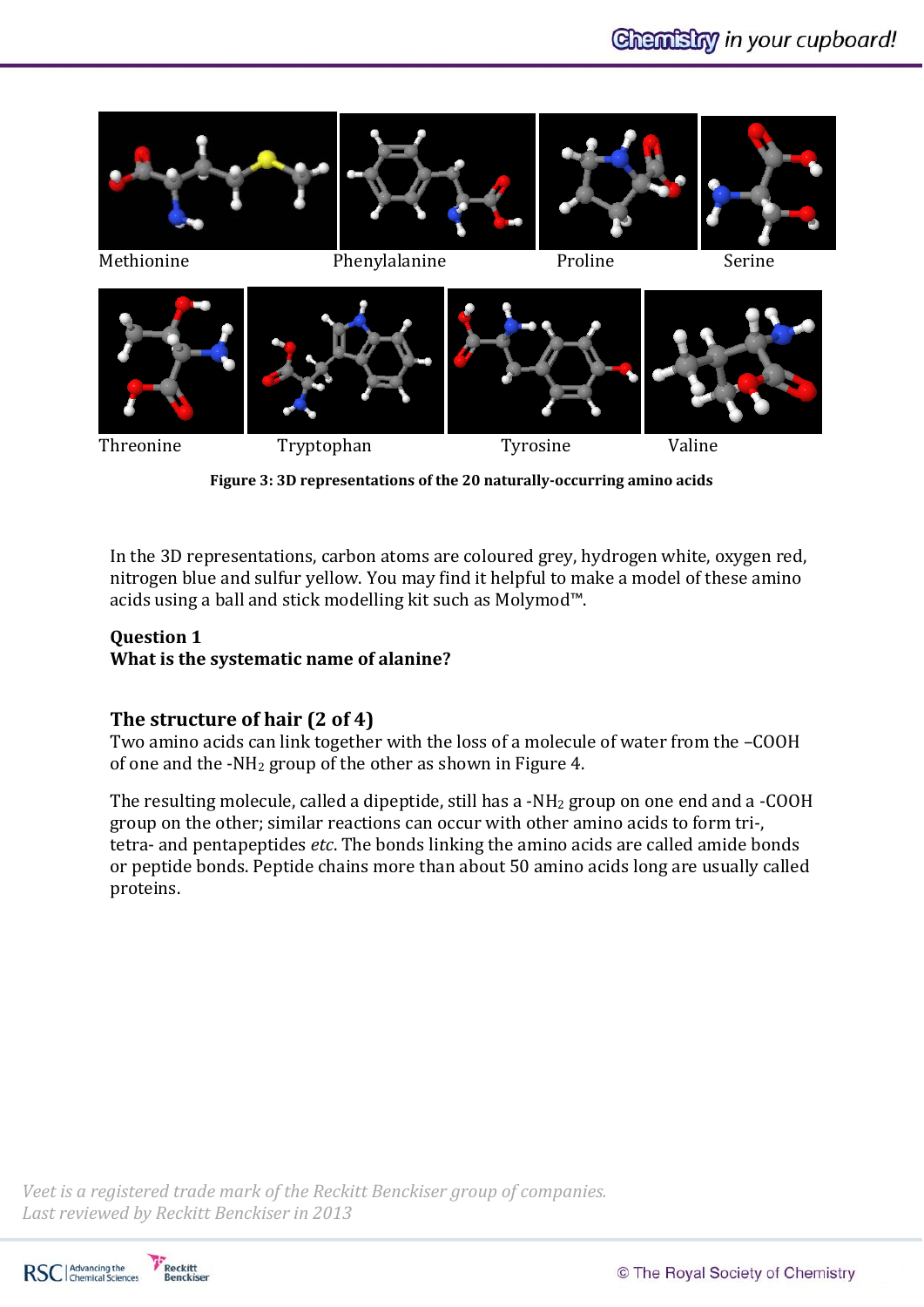

**Figure 4: The formation of a dipeptide**

#### **Question 2**

**Figure 4 shows the formation of a dipeptide but not how it occurs. It is actually a nucleophilic substitution reaction (also called an addition‐elimination reaction). a) Using Figure 4 as a guide, draw the displayed structural formulae (i.e. showing all atoms and all bonds) of two amino acids. Show the polarities of the –NH2 and – COOH groups by drawing δ<sup>+</sup> and δ‐ on the appropriate atoms and also the lone pair on** the N atom.

**b) Which is the most electron deficient atom of the –COOH group? Explain your** answer.

**c) Draw a 'curly arrow' to show the nucleophilic attack of the nitrogen atom on this carbon atom.**

**d) In this reaction, a molecule of water is lost. What name is given to this type of reaction?**

Hair keratin, like all other proteins, consists of chains of many amino acids linked together by amide (peptide) bonds. The order of these amino acids along the chain is called the primary structure of the protein and can simply be written on a piece of paper giving the order of the three letter amino acid symbols, *e.g.* -gly-ala cys-gln-glu asp-lysetc. Proteins may consist of thousands of amino acids.

Hair keratin has an unusually high proportion (up to  $14\%$ ) of the amino acid cysteine (cys). We will see shortly that this is highly significant with regard to the properties of hair. 

#### **Question 3**

**Hair keratin has up to 14% cysteine. What would be the proportion of cysteine (or any other amino acid) in a protein by chance if all amino acids were possible? Remember there are 20 naturally‐occurring amino acids.**

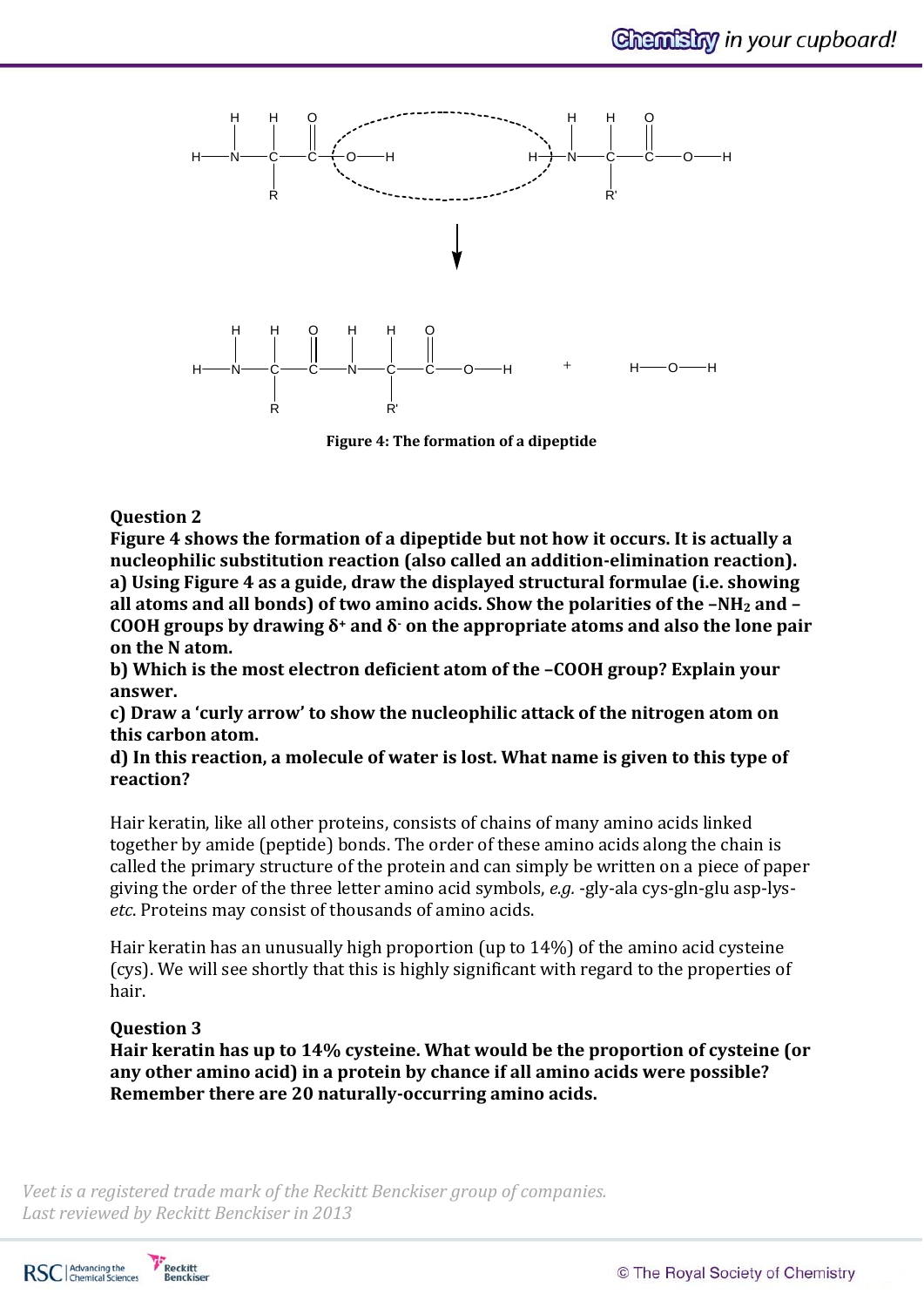## **The structure of hair (3 of 4)**

Proteins also have a further layer of structure – they may coil into spirals or lie alongside one another to form sheets. Two common shapes are the  $\alpha$ -helix. Figure 5, and the  $\beta$ pleated sheet, Figure 6.



**Figure 5: A protein α‐helix showing the hydrogen bonds**



**Figure 6: A β‐pleated sheet showing the hydrogen bonds**

#### **Question 4**

**Look at Figures 5 and 6 showing protein structures. You will notice that the N‐H‐‐‐O hydrogen bonded system is almost linear. Explain this observation.**

This is called the **secondary structure** and it is held in place largely by hydrogen bonds between amino acids, especially between the  $0$  of the  $C=0$  and the H of the N-H groups.

#### **Hydrogen bonding**

Hydrogen bonds are formed by a hydrogen atom being sandwiched between two highly electronegative atoms. Only fluorine, oxygen and nitrogen are sufficiently electronegative to form hydrogen bonds and, since there is no fluorine in proteins, this just leaves oxygen and nitrogen.

One of the two electronegative atoms is covalently bonded to the hydrogen and, because of its electronegativity, pulls the shared electron pair in the bond towards itself and away from the hydrogen. This leaves the hydrogen atom with a strong partial positive

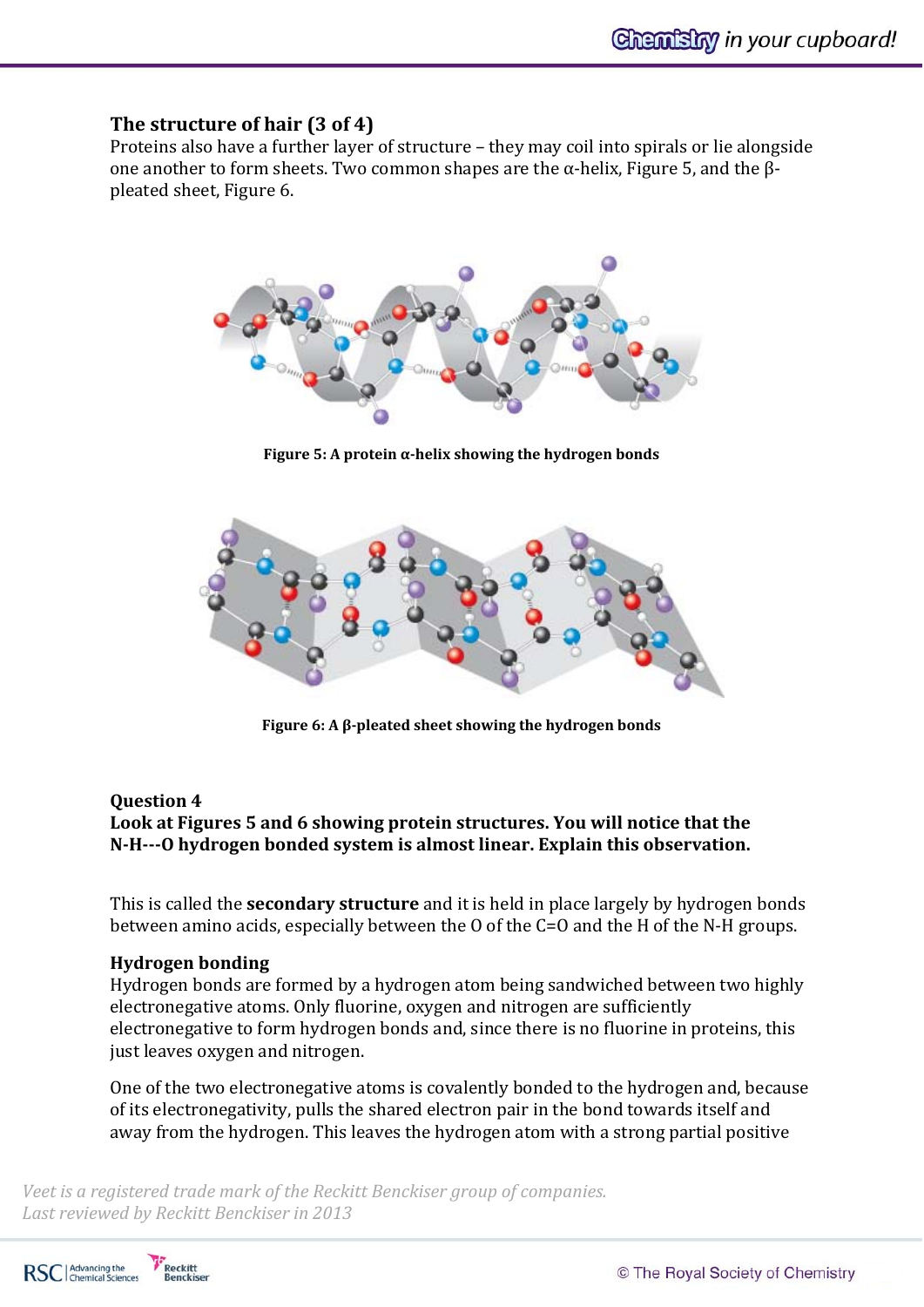charge which means that it is strongly attracted to a lone pair of electrons on the second electronegative atom and effectively forms a second covalent bond with it.

Hydrogen bonds are only about  $5\%$  to  $10\%$  of the strength of covalent bonds but because many thousands of them may form between protein chains or different parts of the same protein chain) they are highly significant.

#### **Question 5**

**Draw a pair of amino acids and show the hydrogen bond as a dashed line between the O of the C=O and the H of the N‐H group.**

#### **The structure of hair (4 of 4) Salt formation**

Look at the structures of the amino acids. You will see that some of them have side chains (the R groups) that are acidic or basic.

**Question 6 Look at the 20 amino acids in Figure 3. List those that have a) acidic side chains and state the type of acid in the side chain in each case. b) basic side chains and state the type of base in the side chain in each case.**

Another type of bonding that helps to hold the secondary structure of proteins is salt formation between amino acids with acidic and basic side chains. A proton  $(H<sup>+</sup>$  ion) is transferred from the acid to the base forming a negative ion and a positive ion - these attract one another, Figure 7.





The protein keratin largely consists of an  $\alpha$ -helix. Furthermore two helices wind round each other rather like the strands of a rope. This is called the **tertiary structure** of the protein and is partly responsible for the fibrous nature of keratin. As well as hydrogen bonds and salt bonds, there is a third form of bonding that helps to hold the tertiary structure of keratin in place – sulfur-sulfur bonding.

## **Sulfur‐sulfur bonding**

Look at the structure of the amino acid cysteine, Figure 8.

*Veet is a registered trade mark of the Reckitt Benckiser group of companies. Last reviewed by Reckitt Benckiser in 2013*

Reckitt<br>Benckiser RSC | Advancing the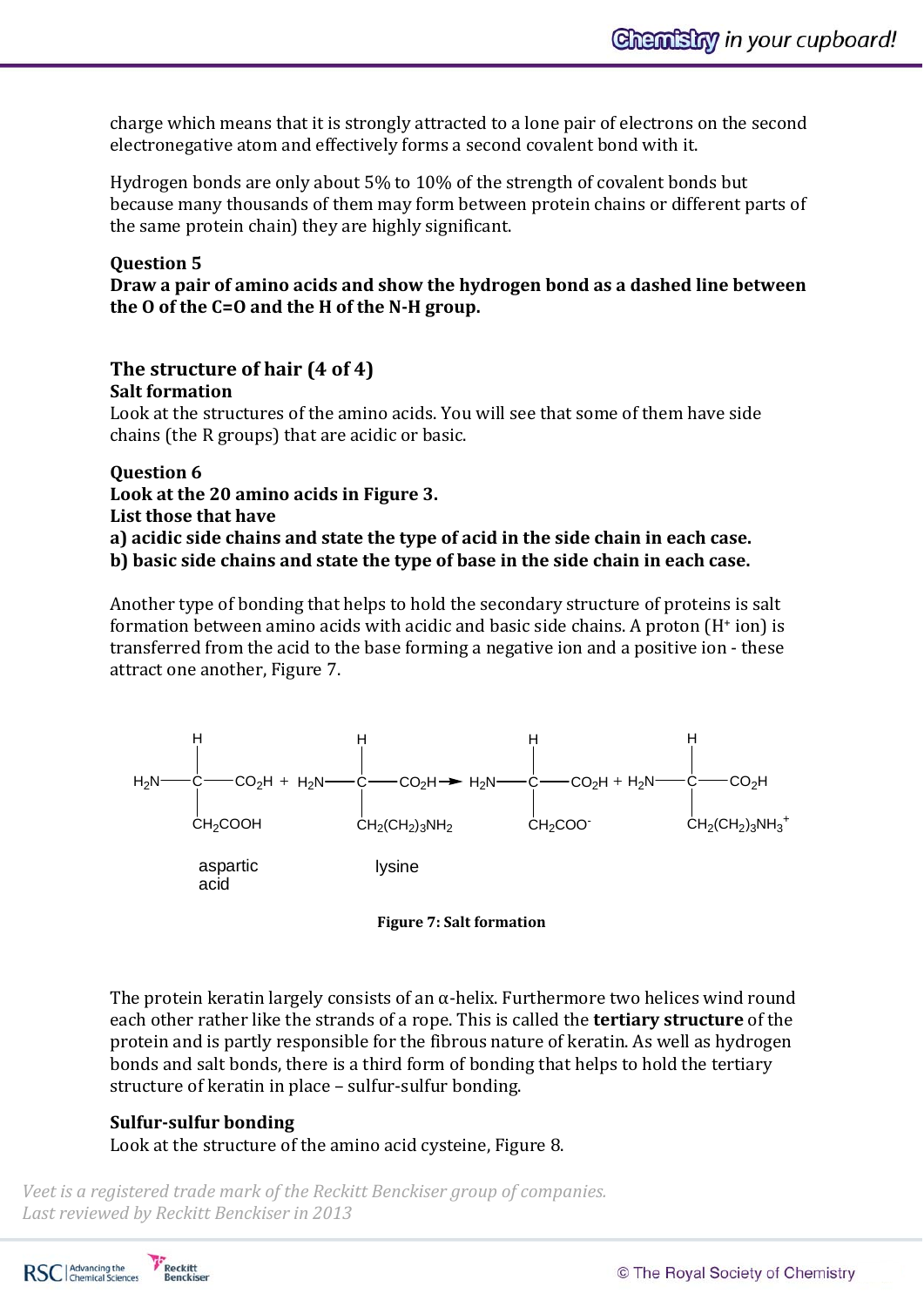

**Figure 8: Structure of cysteine**

You will see that its side chain has a S-H group. In certain circumstances, two cysteine molecules can link by the formation of a S-S bond between these two S-H groups. These S-S bonds are often called disulfide bridges.

The resulting 'double' amino acid is called cystine. (Take care, the two names are confusingly similar.) Forming the S-S bond involves the removal of two hydrogen atoms and so it is an oxidation process and requires an oxidising agent, represented here by  $[0]$ , Figure 9.



**Figure 9: Disulfide bridge formation**

This reaction can be reversed by using a suitable reducing agent.

## **Dissolving hair**

Sulfur-sulfur bonds are relatively weak covalent bonds (bond energy 266 kJ mol $^{-1}$ compared with  $347$  kJ mol<sup>-1</sup> for C-C and  $413$  kJ mol<sup>-1</sup> for C-H). However, they are much stronger than hydrogen bonds and can contribute significantly to holding the secondary and tertiary structures of proteins together.

As we have seen, hair keratin has an unusually high proportion of cysteine in its structure and sulfur sulfur bonds are highly significant. So the key to chemical hair removal is breaking the sulfur sulfur bonds using a suitable reducing agent.

The reagent chosen is thioglycollic acid, Figure 10, written as  $H-SCH_2COO$ -H for short.

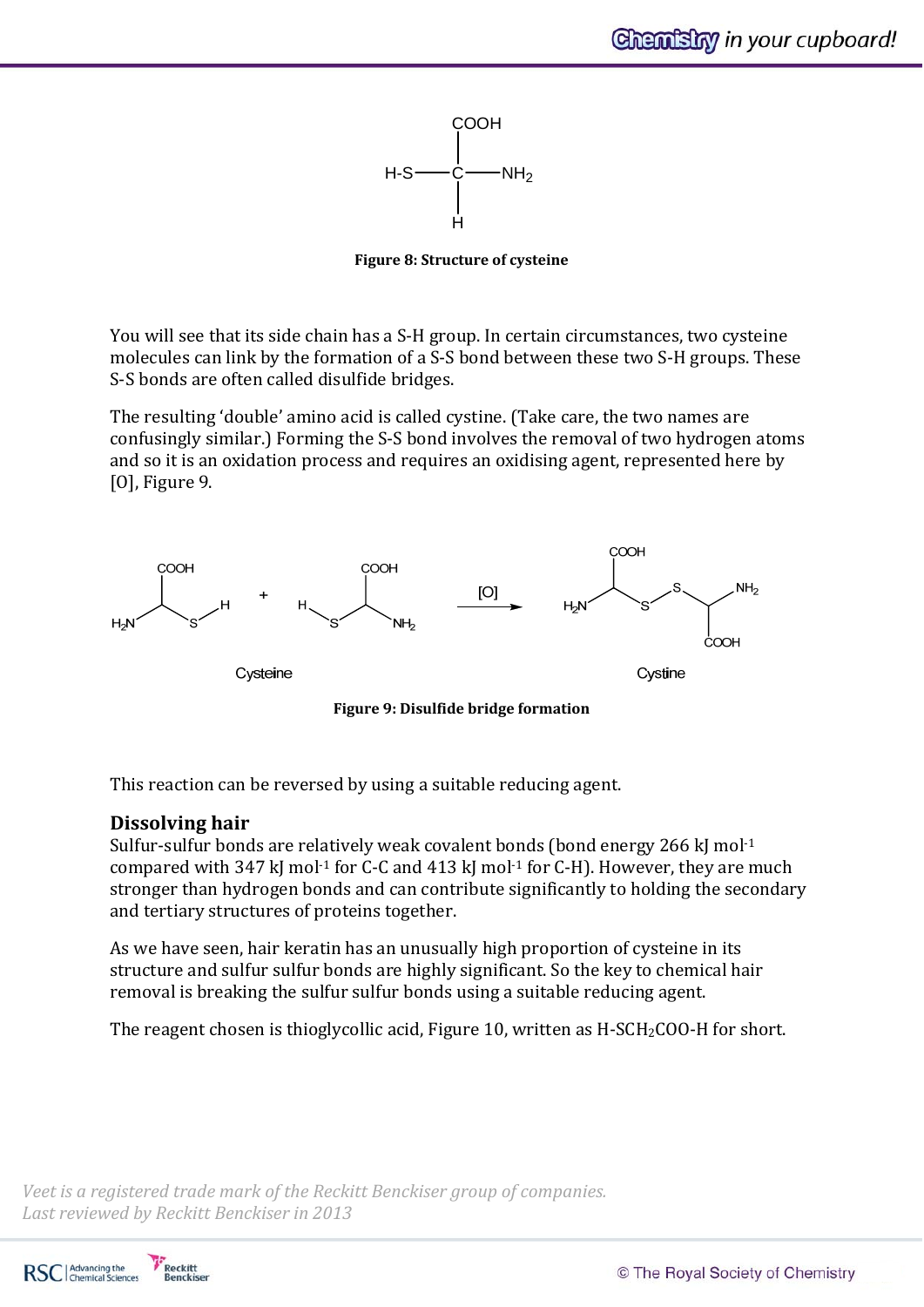

**Figure 10: Thioglycollic acid**

It is actually contained in the hair-removing product as potassium thioglycollate, Figure 11. 



**Figure 11: Potassium thioglycollate**

This reacts with hydroxide ions (contained in the product as potassium hydroxide) to form a dianion

 $H-SCH<sub>2</sub>COO + OH \rightarrow SCH<sub>2</sub>COO + H<sub>2</sub>O$ 

## **Question 7**

**a) The potassium ion is not drawn in the equation above. Why is this? b) What is the name for ions such as this potassium ion? c) Assuming all the species in the equation above are in aqueous solution, write the expression for Kc for this equilibrium. d) To dissolve hair most effectively we require a high concentration of the**

**dianion. How can we bring this about? Explain your answer.**

**e)** In an aqueous solution, what can we say about the term  $[H_2O_{(l)}]_{\text{eam}}$ ?

It is this dianion of thioglycollic acid, in which a proton  $(H<sup>+</sup>$  ion) has been removed from both the -COOH group and the -SH group, that is the active reducing agent. To generate it we need a concentrated alkaline solution to provide OH· ions.

## **Why use thioglycollic acid? (1 of 2)**

Thioglycollic acid is a reagent that you have probably not heard of. Why is this used to break the S-S bonds in cystine and why is it used in such an alkaline solution?

Cosmetic chemists have naturally carried out many experiments with different reagents at various pHs to find the best conditions for breaking the S-S bonds in cystine, Figure 12. 

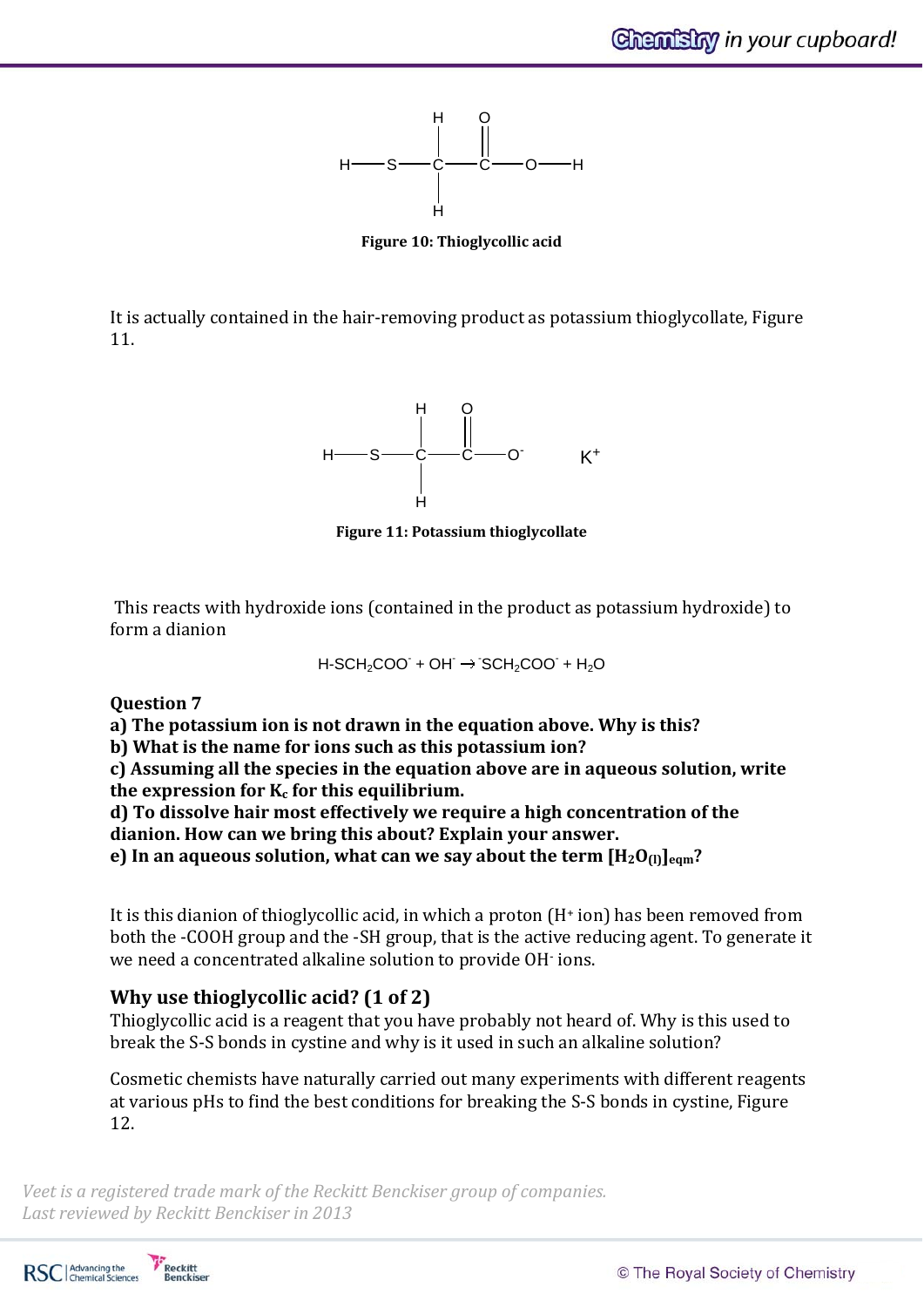

**Figure 12 Structure of cysteine**

The experimental set up is simple in principle. A hair fibre is wound over a hook and then clamped in place by a machine, so that it hangs vertically and the machine applies a downward force (typically a few newtons) to stretch the hair, see Figure 13. Normally hair is elastic, so when the stretching force is removed, the hair goes back to its original length (the technical term is that it 'relaxes').



**Figure 13 The instrument used to assess depilatory products**

#### **Question 8**

**a) Suggest what properties of the bundle of hair need to be carefully controlled. b) What other factors apart from pH need to be controlled?**

In the test to assess a depilatory product the hair is first stretched. Then the reagent to be tested is prepared, placed in a buffer solution to control its pH and applied to the hair. The machine adjusts the force on the hair to keep the length of the hair the same while the product works on it. As the hair becomes weaker, and wants to stretch more, then the machine reduces the applied force to maintain the hair's length. So the force applied to the hair decreases over time as the S-S bonds break. Eventually the hair itself breaks.

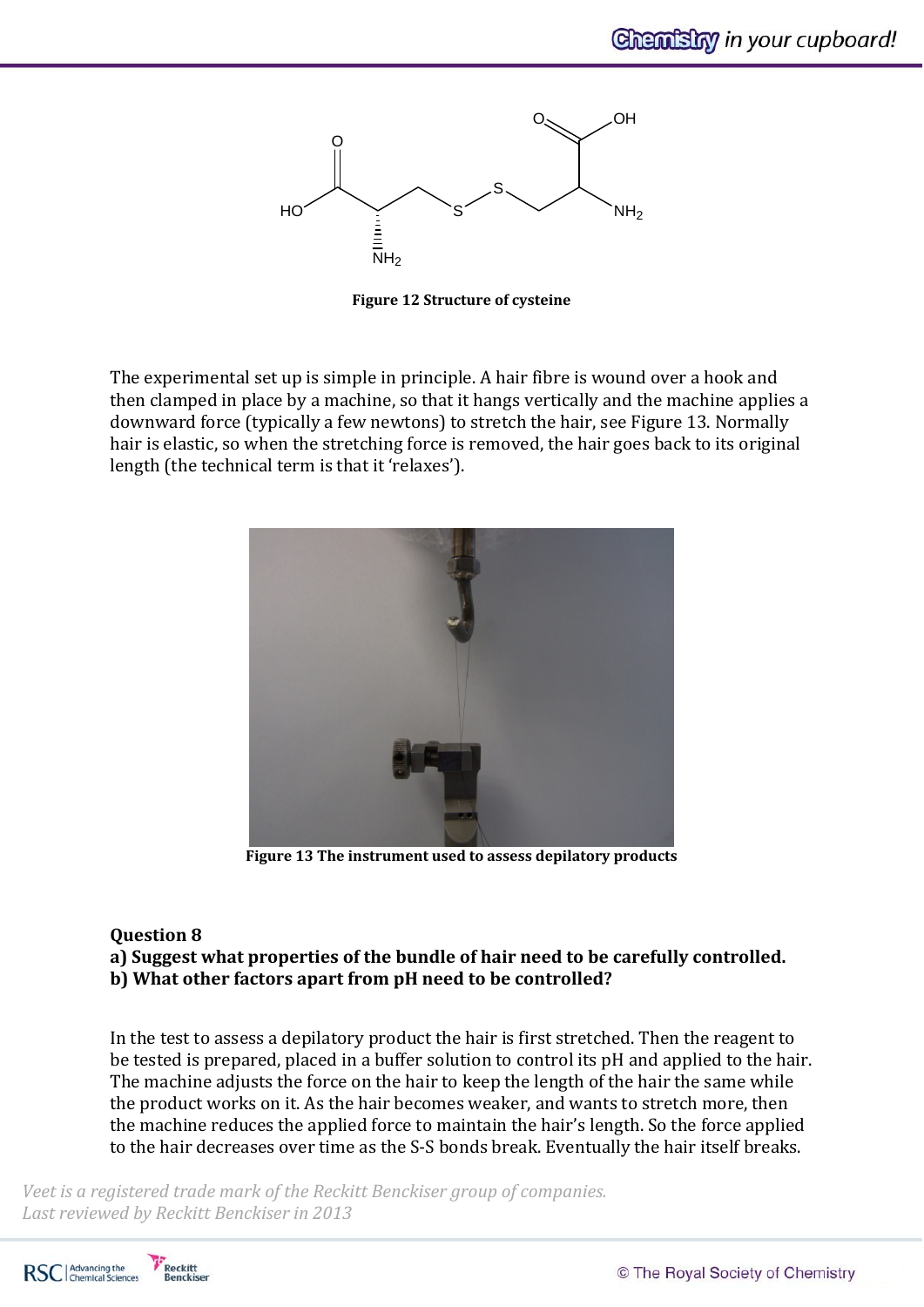In effect, this procedure enables the reaction rate to be measured, because the sooner the hair breaks, the faster the reaction. The results show that the reaction appears to be first order with respect to the concentration of reagent used, and that, up to a point, it is faster at higher pH (*i.e.* more alkaline conditions).

#### **Question 9**

#### **Explain what is mean by a first order reaction.**

#### **Why use thioglycollic acid? (2 of 2)**

Typical results for the reagent ammonium thioglycollate are shown in Table 1. The concentrations of free amino acids produced from the hair protein by the reaction were measured and it was found that 63% of S-S bonds had been broken after 30 minutes of treatment with 1 mol dm<sup>-3</sup> ammonium thioglycollate at  $pH$  7.5, for example.

| pН  | <b>Relative reaction rate</b> |
|-----|-------------------------------|
| 8.0 | 1.0                           |
| 9.0 | 3.0                           |
| 9.4 | 4.9                           |
| 9.5 | 4.1                           |

**Table 1: The relative rates of reaction of ammonium thioglycollate with hair over a range of pHs.**

Looking at experimental results enabled cosmetic chemists to choose the best reagent and conditions - thioglycollic acid in relatively alkaline conditions has proved suitable.

#### **Explaining the results**

These results have been rationalised as follows

At a relatively low pH (i.e. fairly acidic conditions), thioglycollic acid loses a proton from its carboxylic acid group:

 $H-SCH_2COO-H+OH \rightarrow H-SCH_2COO \rightarrow H_2O$ 

This reacts with hydroxide ions (contained in the product as potassium hydroxide) to form a dianion

 $H-SCH_2COO \cdot + OH \rightarrow SCH_2COO \cdot + H_2O$ 

It is the S- end of the dianion that is active in breaking the disulfide bridges. As we are only interested in this part of the molecule, we can simplify it to R'S to save us having to write out the full structure each time. The reaction occurs in 4 stages;

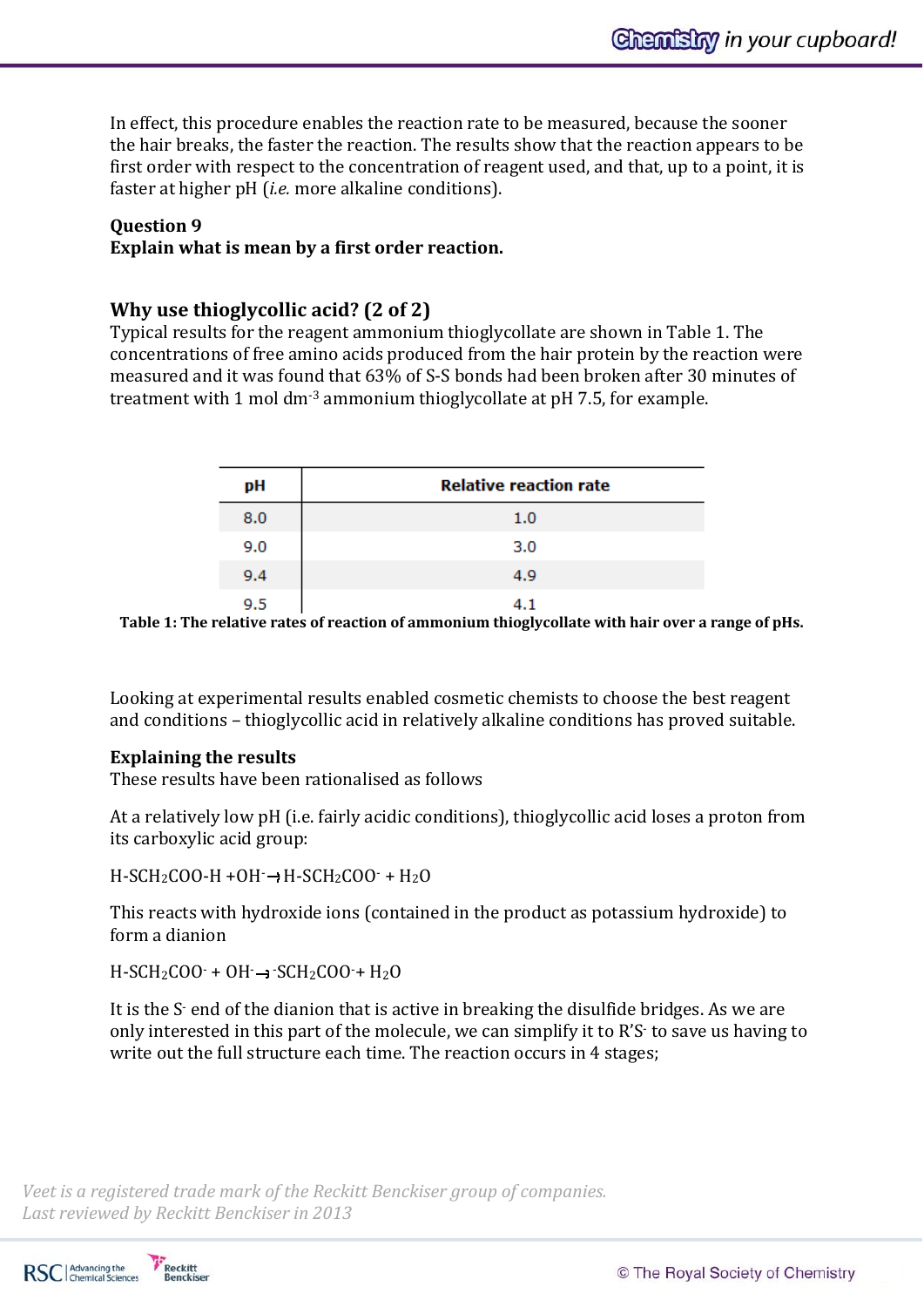

**Figure 14: Mechanism of breaking the disulfide bridge in cystine**

a) Nucleophilic attack by S in RS on one of the S atoms in cystine. This breaks the disulfide bridge in cystine and generates a new one between a cysteine molecule and the thioglycollate ion.

b) The anion generated in step (a) strips a proton off water to generate a cysteine molecule. 

c) A second thioglycollate molecule attacks the first to break the just formed disulfide bridge and remake it between the thioglycollate molecules.

d) The anion generated in step  $(c)$  strips a proton off water to generate the second cysteine molecule.

# **Question 10.**

**Explain why the lone pair electrons on sulfur are more available for donation than those on oxygen.**

The S $\cdot$  on  $\cdot$ SCH<sub>2</sub>COO $\cdot$  acts as an even better nucleophile than the O $\cdot$  on H $\cdot$ SCH<sub>2</sub>COO $\cdot$  for two reasons:

- The ion has a double negative charge
- The lone pair electrons on sulfur are more available for donation than those on oxygen.

## **Application of Veet to the skin**

To get a high concentration of thioglycollate anions, we need to increase the concentration of hydroxide ions. This poses a problem as OH· ions can damage the skin. The answer to this is to minimise the time the alkaline solution is in contact with the skin. 

Skin also contains proteins - including another type of keratin. Fortunately the 'soft keratin' of skin has less cysteine than the 'hard keratin' of hair (less than 5% cysteine compared with 14% for hair keratin). It therefore has fewer S-S bridges and is less susceptible to attack by thioglycollate.

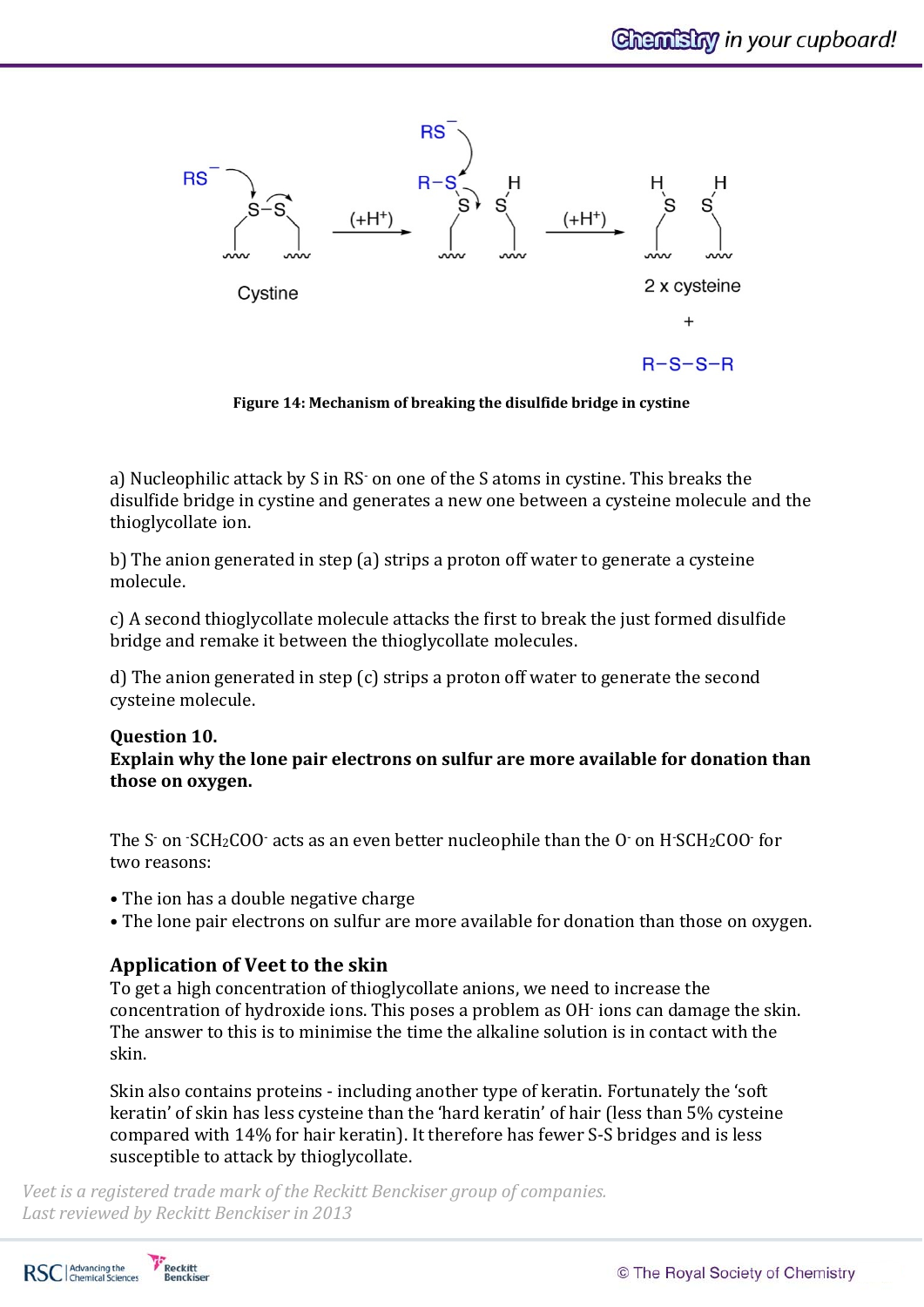$-S-S-R + 2-SCH_2COO \rightarrow 2R-S + 0OCCH_2-S-S-CH_2COO$ 

Notice that in the product a sulfur-sulfur bridge is formed between two thioglycollate ions, Figure 15.



**Figure 15: Disulfide bridge between two thioglycollate ions**

The breaking of the sulfur-sulfur bonds loosens the links between the coiled protein chains of keratin and makes it less tightly held together.

The strongly alkaline solution has two further functions. Firstly it opens up the structure of the hair to allow the aqueous solution to penetrate and 'get at' the S-S bonds. Secondly it also affects other bonds within the keratin:

• Hydrogen bonds. These are broken because the strongly alkaline solution removes protons  $(H<sup>+</sup> ions)$  from the -NH groups of amino acids along the protein chain so that they can no longer form hydrogen bonds (see question 3), thus 'loosening' the protein helix. In chemists' jargon, the -NH groups are 'deprotonated'.

• Salt bonds. These are disrupted by removal of H<sup>+</sup> ions from -NH<sub>3</sub>+ groups leaving neutral  $NH<sub>2</sub>$  groups which are not attracted to -COO $\cdot$  groups.

• Amide (peptide) bonds. Peptide bonds can be broken (hydrolysed, *i.e.* reacted with water) under alkaline conditions, thus breaking apart the protein chains themselves. In fact the keratin may be broken into strands as short as just a few peptides.

In another piece of jargon, chemists often refer to concentrated alkaline solutions as having a 'high pH'. This can be confusing at first until you remember that alkaline solutions have pHs above 7.

The overall effect of all these processes is to solublise the hair keratin.

Veet is applied to the skin as a cream or mousse, Figure 16, which is left on for a few minutes and then removed with a tool provided, usually a spatula or sponge. The physical action of the tool removes the dissolved hair from the surface of the skin. Any remaining product is then rinsed away with water.

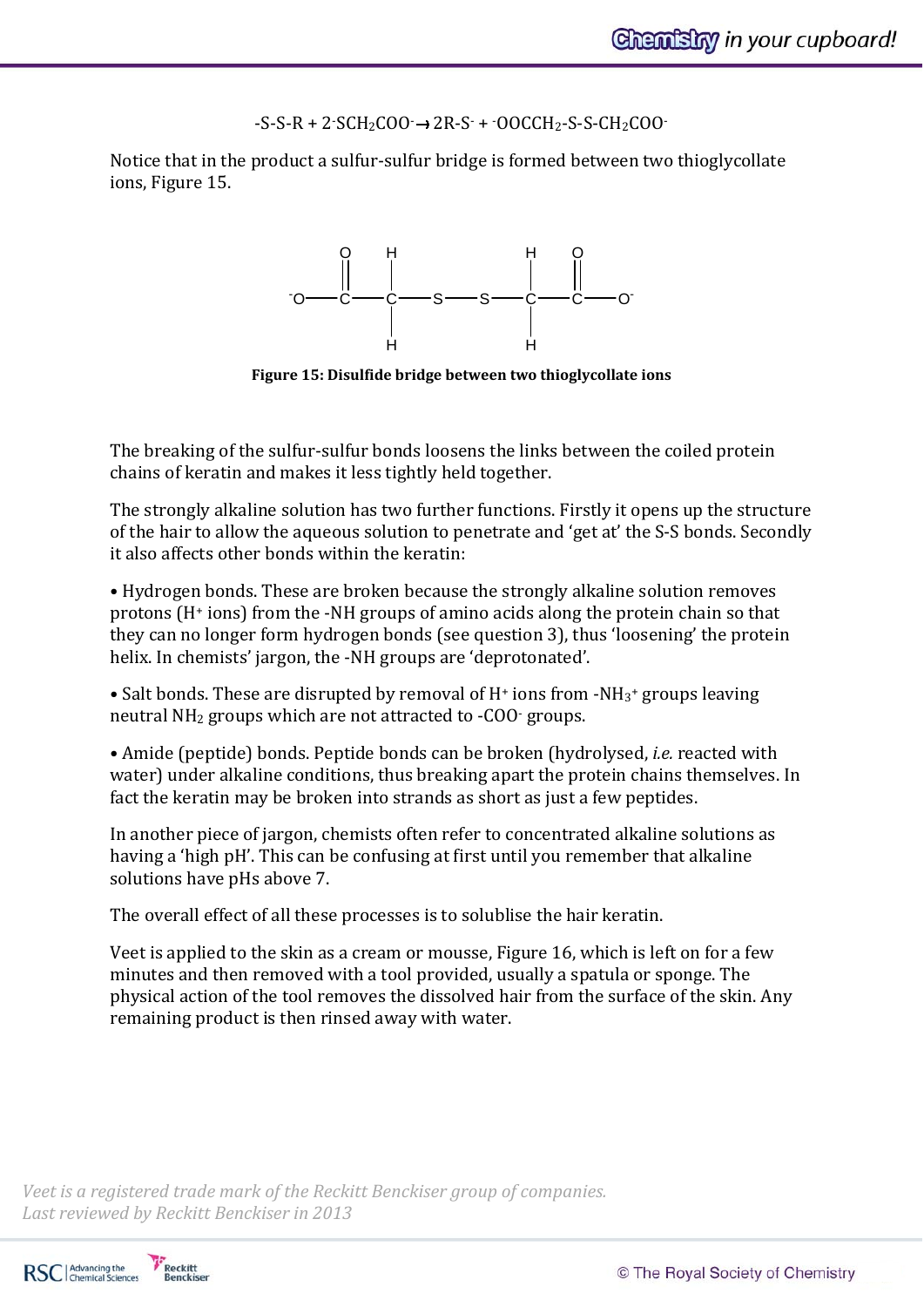

#### **INGREDIENTS**

Normal Skin Formula:

**Aqua, Urea, Cetearyl Alcohol, Potassium Thioglycollate, Calcium Hydroxide, Ceteareth-20, PPG-15 Stearyl Ether, Magnesium Trisilicate, Potassium Hydroxide, Propylene Glycol, Lithium Magnesium Sodium Silicate, Paraffinum Liquidum, Prunus Dulcis, Acrylates Copolymer, Sodium Gluconate, Proplyene Glycol Dicaprylate/Caprate, Nelumbo Nucifera Flower, Xanthan Gum, Phenoxyethanol, Methylparaben, Ethylaparaban, Butylparaban, Propylaparaben, Isobutylparaben, BHT, Hydrated Silica, Parfum, Linalool, Butylphenyl Methylpropional, CI 77891, CI 45380:3**.

**Figure 16: Different formulation of Veet and sample ingredients**

Potassium thioglycollate and potassium hydroxide are not the only ingredients, of course. Aqua is water and parfum is fragrance which is added to make the cream smell nice. Most of the other components are used to produce a cream that will dissolve the active ingredients, hold them on the skin for the requisite time and then be soluble enough to be rinsed off. Other ingredients include colours and moisturisers.

## **Hair perming**

The process of perming (short for 'permanent waving') of hair is based on the same chemical principles as hair removal.

Hair is placed in rollers to hold it into the required curly shape and a product containing alkaline glycollate ions, Figure 17, is applied to the hair which opens up its structure, breaks sulfur-sulfur bonds and 'loosens' the protein structure in a similar way to that described above.



**Figure 17: Structure of glycollate ion**

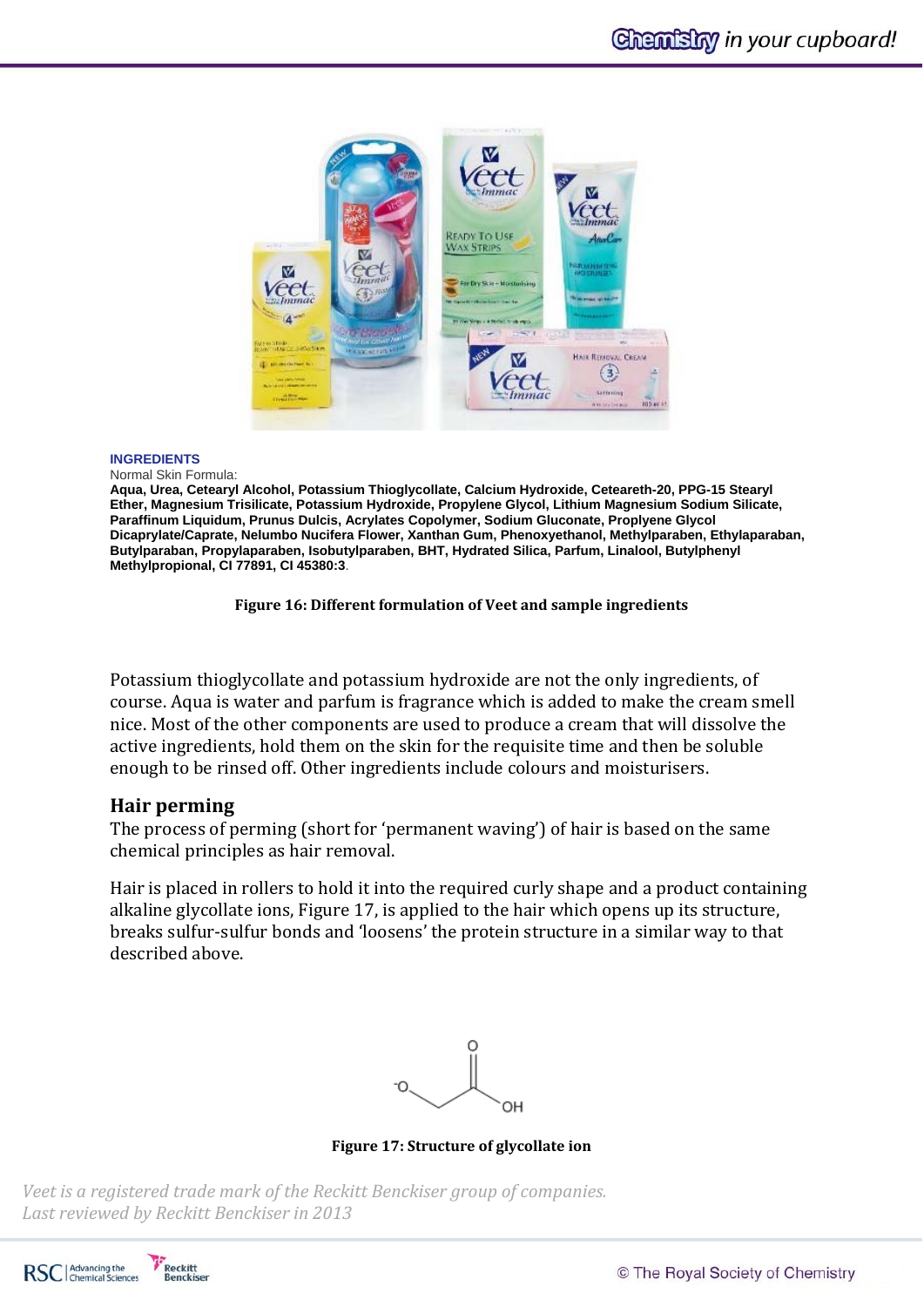The difference is that an oxidising agent (usually hydrogen peroxide) is then applied to re-form the S-S bonds in new positions and 'lock' the hair permanently in its new shape, Figure 18.



**Figure 18: Permed hair is created using the same chemical principles as hair removal**

## **Further information**

Veet is sold in the UK by Reckitt Benckiser  $\frac{http://www.veet.co.uk/}{http://www.veet.co.uk/}{$ . There are other depilatory products that work in a similar way.

#### **Acknowledgements**

The Royal Society of Chemistry wishes to thank Chris Jones, Mike Eason and Tracey Caldwell of Reckitt Benckiser, who manufacture Veet for help in preparing this material.

The Royal Society of Chemistry gratefully acknowledges that this project was initially supported by Reckitt Benckiser in 2007. Reckitt Benckiser conducted a final review in 2013 so please note that certain information may be out of date.

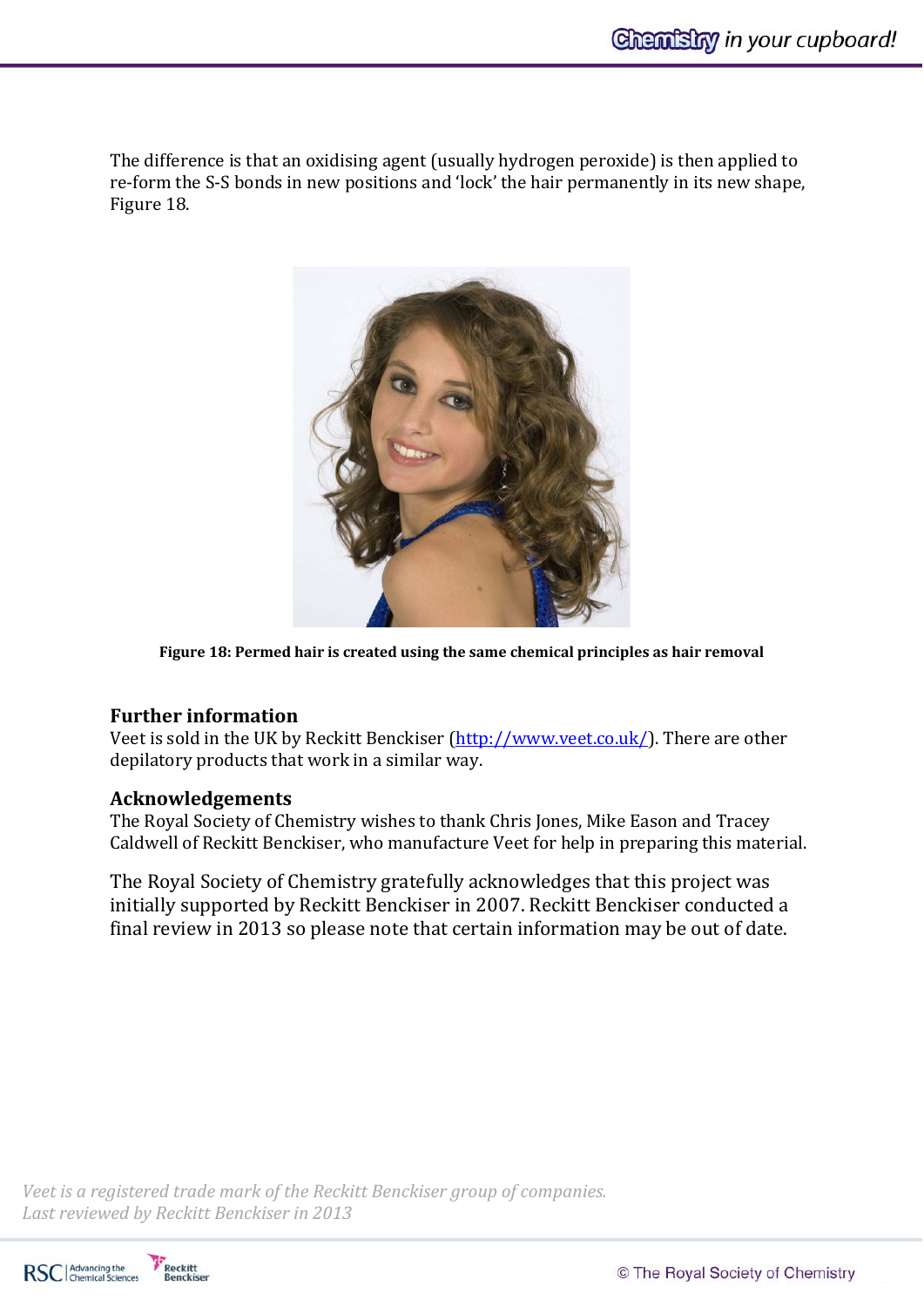## **QUESTIONS AND ANSWERS**

**Question 1**

**What is the systematic name of alanine?** 2-aminopropanoic acid.

## **Question 2**

**Figure 4 shows the formation of a dipeptide but not how it occurs. It is actually a nucleophilic substitution reaction (also called an addition‐elimination reaction). a) Using Figure 4 as a guide, draw the displayed structural formulae (***ie* **showing all atoms and all bonds) of two amino acids Show the polarities of the –NH2 and – COOH groups by drawing δ<sup>+</sup> and δ‐ on the appropriate atoms and also the lone pair on** the N atom.



## **b) Which is the most electron deficient atom of the –COOH group? Explain your** answer.

The most electron deficient atom is the C atom because it has two strongly electronegative  $0^{\delta}$  atoms bonded to it.

## **c) Draw a 'curly arrow' to show the nucleophilic attack of the nitrogen atom on this carbon atom.**



## **d) In this reaction, a molecule of water is lost. What name is given to this type of reaction?**

A condensation or elimination reaction.

## **Question 3**

**Hair keratin has up to 14% cysteine. What would be the proportion of cysteine (or any other amino acid) in a protein by chance if all amino acids were possible? Remember there are 20 naturally‐occurring amino acids.**

5% because there are 20 amino acids, so by chance 5 out of every 100 would be cysteine.

## **Question 4**

**Look at Figures 5 and 6 showing protein structures. You will notice that the N‐H‐‐‐O hydrogen bonded system is almost linear. Explain this observation.**

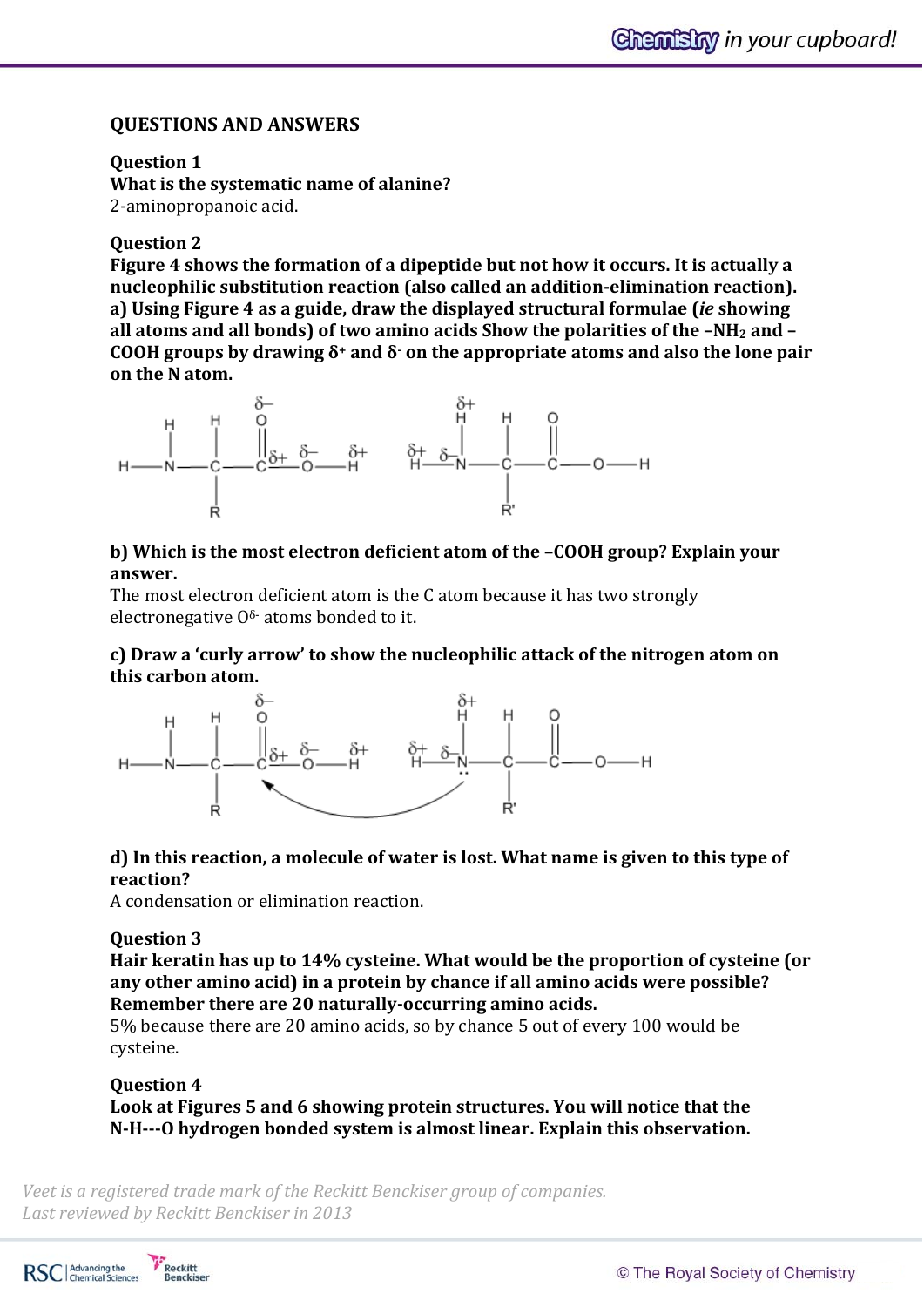When it is involved in hydrogen bonding, there are two electron pairs close to the hydrogen atom – the pair that forms the N-H covalent bond and the one that forms the H---O hydrogen bond. These repel each other and thus are situated  $180^\circ$  apart.

#### **Question 5**

**Draw a pair of amino acids and show the hydrogen bond as a dashed line between the O of the C=O and the H of the N‐H group.**



The hydrogen bond is shown by the dashes.

# **Question 6**

**Look at the 20 amino acids in Figure 3.** 

## **List those that have**

**a) acidic side chains and state the type of acid in the side chain in each case.** serine, aspartic acid, glutamic acid (tyrosine has a phenolic side chain which would be a weaker acid than those above which have carboxylic acid side chains)

**b) basic side chains and state the type of base in the side chain in each case.**

tryptophan (secondary amine), histidine (secondary and tertiary amine), arginine (primary and secondary amine), lysine (primary amine).

## **Question 7**

**a) The potassium ion is not drawn in the equation opposite. Why is this?**  It takes no part in the reaction.

**b) What is the name for ions such as this potassium ion?** Spectator ions.

**c) Assuming all the species in the equation above are in aqueous solution, write the expression for Kc for this equilibrium.**

 $K_c =$  $_{2}$ COO $^{\degree}$ (aq) $\rm{]}_{\rm eqm}$ [OH $^{\degree}$ (aq) $\rm{]}_{\rm eqm}$  $\text{CCH}_2$ COO $\text{C(aq)}$   $\text{logm}$   $\text{[H}_2\text{O}_0$   $\text{logm}$  $[H-SCH<sub>2</sub>COO<sup>-</sup>(aq)]<sub>ecm</sub>[OH<sup>-</sup>(aq)]$  $\left[$  SCH<sub>2</sub>COO (aq)  $\right]$ <sub>eqm</sub> $\left[$ H<sub>2</sub>O<sub>(l)</sub> $\right]$ -